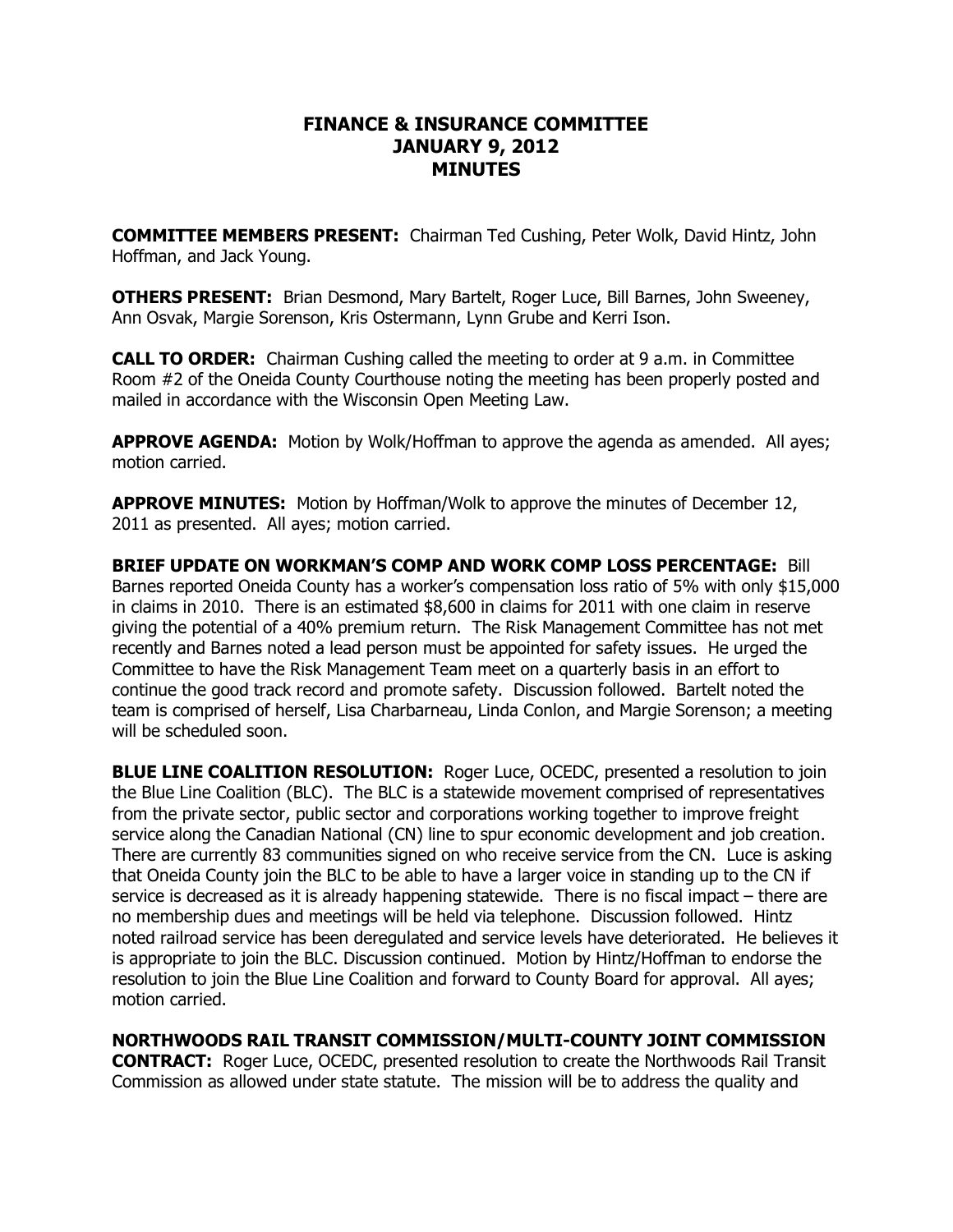FINANCE & INSURANCE COMMITTEE JANUARY 9, 2012 Page 2 of 4

quantity of freight rail service to businesses and communities in Barron, Florence, Forest, Lincoln, Marinette, Oneida, Price, Rusk and Vilas Counties. Rail Transit Commissions already exist in the Fox Valley, Baraboo area and in the southwestern part of the state.

Rail Transit Commissions provide leverage to stop abandonment of rail to continue service and allows application for grants and other assistance from the WI Department of Transportation to help sustain rail service. If the Canadian National would decide to abandon rail sidings the state cannot step in unless there is a Commission in place.

The Commission will allow a purchase of rail using 80% funding from the state and 20% from other sources. The rail could then be sold to a short line operator to provide rail service. There are currently three other short line operators interested in purchasing abandoned short lines.

The fiscal authority lies with each individual county board and there is no financial obligation and membership can be withdrawn at any time. OCEDC will make initial appropriation because NCWRPC is doing the work without fees. OCEDC will also cover per diem costs for the county board representative to the Commission. Lengthy discussion followed.

Hintz noted the state is urging regionalizing of economic development. A Commission would allow the start of a short line railroad, a medium-sized business, which Oneida County would benefit from aswell as feed the CN. Motion by Hintz/Cushing to forward the resolution creating a joint Northwoods Rail Commission and the Multi-County Joint Commission contract to County Board for their approval. All ayes; motion carried.

**COUNTY LAW ENFORCEMENT GRANT PROGRAM – STATE AID FOR 2012:** John Sweeney reported the Sheriff's Department received notification the 2012 state aid allotment has been decreased by approximately \$14,000 – notification was received after the 2012 budget was prepared. Sweeney has instructed staff to come up with necessary cuts within their budget. This cut will require close attention to the deputy position in the 2013 budget, which was reduced by 21 hours in the 2012 budget. Discussion followed. Sweeney noted several counties have been sharing services to help absorb budget cuts.

## **OUT-OF-STATE TRAVEL REQUEST FOR ONEIDA COUNTY HEALTH DEPARTMENT: Ann**

Ovsak presented request for Liz Whalen, Public Health Nurse, to attend the National Contraceptive Technology Conference in Boston on 3/27-31/12. The conference will cover reproductive health topics. Expenses will be reimbursed by a scholarship/grant. Cost estimate is \$2,300. Motion by Hoffman/Hintz to approve the out-of-state travel request for the Oneida County Health Department. All ayes; motion carried.

## **VOUCHERS, REPORTS AND PURCHASE ORDERS:**

County Clerk:

· Vouchers: Motion by Hoffman/Hintz to approve the bills for the County Clerk as presented. All ayes; motion carried.

Treasurer:

· Statement of Cash Account: Motion by Hoffman/Wolk to approve the December 2011 statement of cash account as presented. All ayes; motion carried.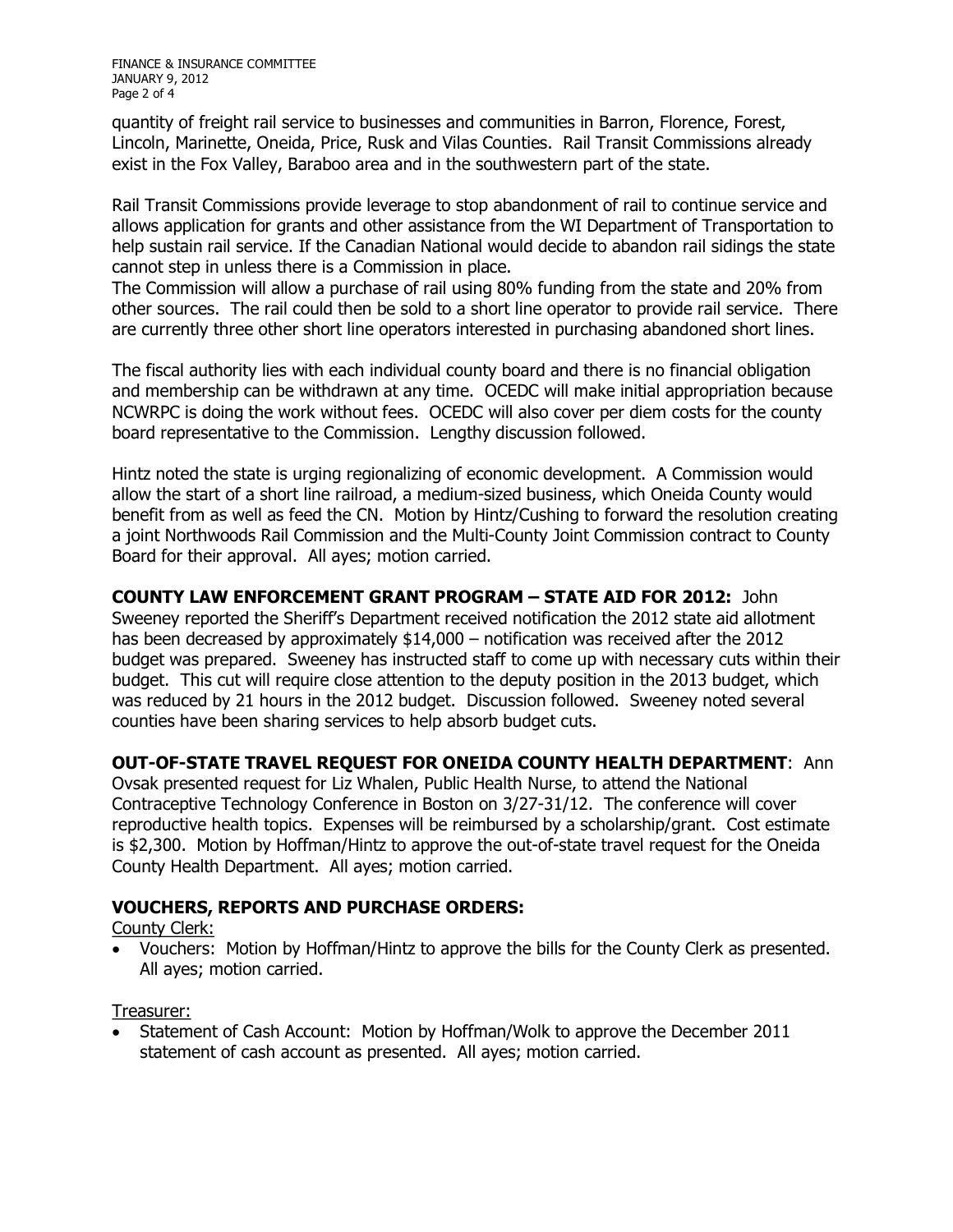- Affadavit of Cancelled Tax Certificates: Ostermann reviewed list noting these properties will not be taken by the County and will be written off per State Statute. Motion by Hoffman/Wolk to accept the affidavit of cancelled tax certificates as presented. All ayes; motion carried.
- · Vouchers: Motion by Hoffman/Wolk to approve the vouchers as presented. All ayes; motion carried.
- · Deputy mileage: Ostermann submitted mileage reimbursement for the Deputy Treasurer per County Ordinance. Motion by Hoffman/Young to approve the Deputy Treasurer's mileage reimbursement in the amount of \$150 as presented. All ayes; motion carried.

ITS:

- · Vouchers: Discussion held regarding vouchers. Motion by Hintz/Wolk to approve the ITS vouchers as presented. All ayes; motion carried.
- · 2012 ITS Goals: Grube reviewed the 2012 goals in detail. Motion by Hoffman/Wolk to approve the 2012 ITS goals as presented. All ayes; motion carried.
- · Propertyroom.com Government Auction Company: This auction company will pickup outdated computer equipment and sell it at no cost to the County. The County will receive a percentage of any proceeds from the sale of the equipment which will be put into the general fund. The Sheriff's Department also uses this company. Grube has scheduled a pickup of 90 computers in the middle of January. Motion by Hoffman/Wolk to use Propertyroom.com to dispose of outdated computer equipment. All ayes; motion carried.
- Job Center connectivity update: Grube provided an update on the Job Center connectivity options/costs. An engineer has been hired to assist with establishing the fiber route and complete the process. Current plans are to move staff to the Job Center building in phases using each department's current phone systems. She expects the Department on Aging to move in February with Public Health following once the fiber is installed. She noted the connectivity project is within budget.
- · Hardware maintenance agreements: Grube reviewed several hardware maintenance agreements in an effort to realize cost savings. A handout was provided showing potential savings. Discussion followed. Motion by Hoffman/Wolk to approve the hardware maintenance agreements as presented. All ayes; motion carried.

**EFFICIENCY TEAM REPORT – LETTER TO BOARD & DEPARTMENT HEADS:** Sorenson provided a draft letter regarding the Efficiency Team final report as requested. The letter is an effort to keep the report in the forefront as it should be continually reviewed and used as a tool to operate more efficiently. Discussion followed. Motion by Hintz/Wolk to approve the letter to be sent supervisors and department heads regarding the Efficiency Team report. All ayes; motion carried.

Cushing excused at 10:50 a.m.

Finance:

- · Motion by Hintz/Wolk to approve the vouchers and blanket purchase orders as presented. All ayes; motion carried.
- · November 2011 investments: Discussion was held regarding the November 2011 investments. Motion by Hintz/Wolk to approve the November 2011 investment summary as presented. All ayes; motion carried.